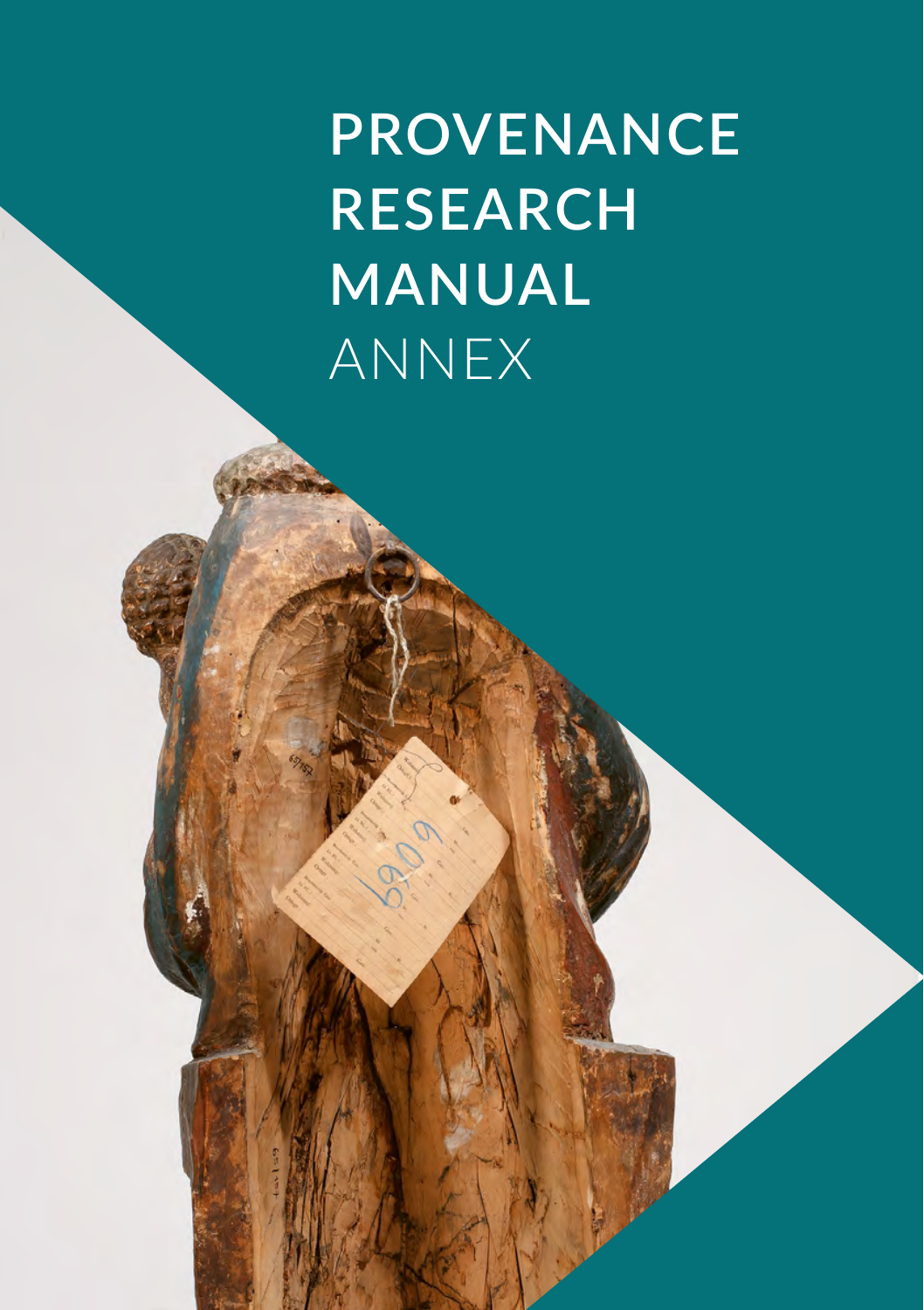# ANNEX

**Jana Kocourek, Katja Lindenau, Ilse von zur Mühlen and Johanna Poltermann**  Date October 2019

## **Annex A: Databases (selection)**

### **<www.lostart.de>**

**Online since:** April 2000 **Operator:** German Lost Art Foundation

**Free of charge:** yes

**Content:** Contains lost and found listings of cultural property that was removed, relocated or confiscated, particularly from Jewish owners, as a result of the National Socialist regime or the Second World War, or for which a history of loss cannot be ruled out due to gaps in the provenance.

#### **Updating:** yes

**Comments:** Object database, research for all genres possible. The database is populated by item listings from institutions and private persons. When an object matches a data record in Lost Art, it can mean that an institution or private person is already looking for the object and considers it their lawful property (Search Request); it can also mean that the object has provenance gaps between 1933 and 1945 and/or that the acquisition context was identified as »suspect« (Found-Object Reports).

### **<www.lootedart.com>**

**Online since:** 2001 **Operator:** Commission for Looted Art in Europe **Free of charge:** yes **Content:** Object research in over 25,000 data records of the Central Registry of Information on Looted Cultural Property 1933–1945. The database is populated by means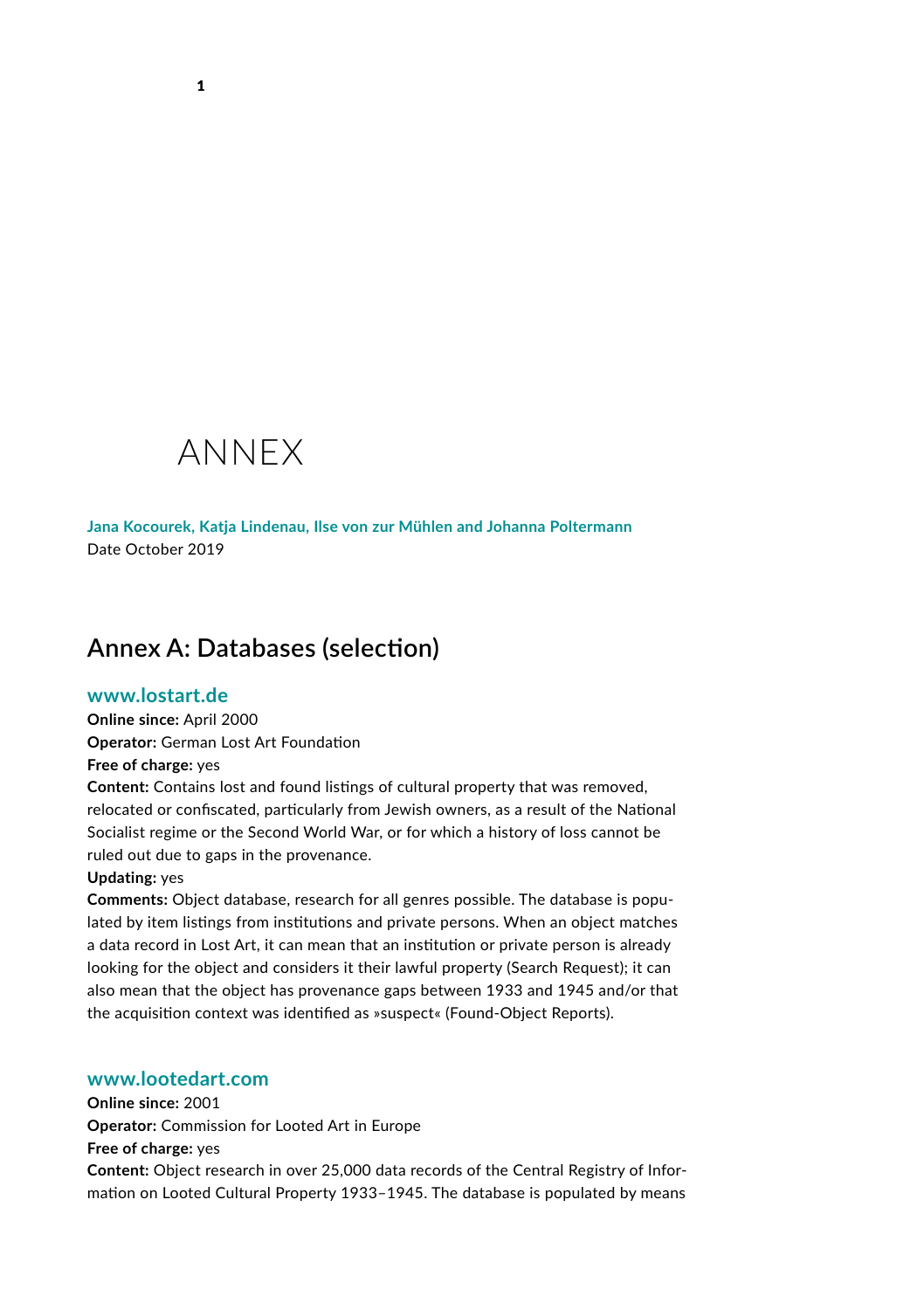### 2 PROVENANCE RESEARCH MANUAL **ANNEX**

of reports by institutions and private persons about items lost during the National Socialist era. Generally speaking, lootedart.com is also an information portal with research information on more than 45 countries, with up-to-date information about conferences and events in the context of provenance research, as well as topical press updates from around the world.

#### **Updating:** yes

**Comments:** Object database, research for all genres possible, information portal. The lost and found reports are clearly divided into the categories »looted« or »provenance gap«.

### **<www.dhm.de/datenbank/linzdb>**

### **Online since:** July 2008

**Operator:** Bundesamt für zentrale Dienste und offene Vermögensfragen (BADV) and, since 2020, Kunstverwaltung des Bundes (KVdB) and Deutsches Historisches Museum (DHM)

#### **Free of charge:** yes

**Content:** Users can access roughly 6,700 works of art (paintings, works on paper, sculptures, furniture, porcelain, tapestries) which Adolf Hitler and his special envoys bought or acquired from confiscated property between the late 1930s and 1945, mainly for a museum planned in Linz but also for other collections. **Updating:** no

**Comments:** Object database, research mainly for artworks

### **<www.dhm.de/datenbank/ccp>**

#### **Online since:** June 2009

**Operator:** Bundesamt für zentrale Dienste und offene Vermögensfragen (BADV) and, since 2020, Kunstverwaltung des Bundes (KVdB), Federal Archives (BArch) and Deutsches Historisches Museum (DHM)

### **Free of charge:** yes

**Content:** The mission of the Central Collecting Point (CCP) Munich, founded by the Allies, was to retrieve cultural property that had been robbed, confiscated or sold on the market in the Deutsches Reich or occupied territories during the Nazi era from the depots, and inventory them. The objective was to facilitate restitution of cultural property to their owners. At CCP Munich, whose index cards can be accessed here, works were recorded in six card categories: Kontrollnummernkartei = Arrival Cards (43,189 searchable cards), Restitutionskartei (according to Munich number) = Property Cards (65,573 searchable cards), Alte Ministerpräsidentenkartei (9,702 searchable cards), Treuhänderschaft des Bayerischen Ministerpräsidenten (2,452 searchable cards), JRSO (1,345 searchable cards) and current remaining collection CCP (2,717 searchable cards). The Property Cards constitute the main index, and most of them are kept at the Federal Archives in Koblenz. There are about another 1,000 Property Cards of the Federal Monuments Office in Vienna on objects transferred to Austria, the data on 29 objects that are kept on loan at the DHM, and about 4,300 object photographs. **Updating:** no

**Comments:** Online source edition based on digitized index cards, research mainly for paintings, but also sculptures, decorative art objects like tapestries, faience and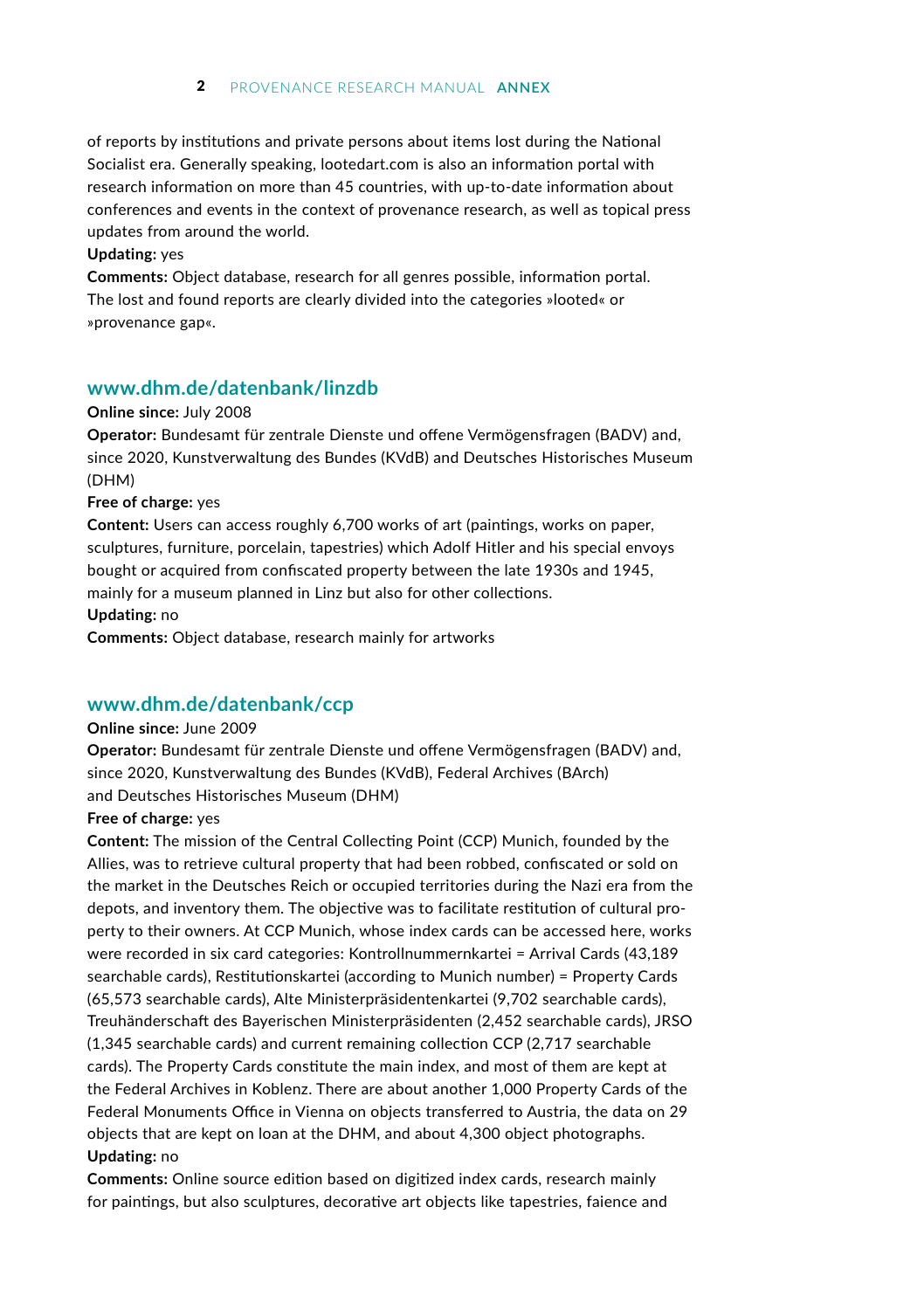ceramics, as well as books and stamps; incomplete, due to spelling/editorial errors some searches may yield no results even though the object should be recorded, for example because the back of the painting clearly shows a Munich number. The database is incomplete partly because index cards on Munich numbers of museum collections or private possessions kept at museums are not included. These can be researched alternatively through fold3.

### **<www.dhm.de/datenbank/goering>**

#### **Online since:** June 2012

**Operator:** Bundesamt für zentrale Dienste und offene Vermögensfragen (BADV) and, since 2020, Kunstverwaltung des Bundes (KvdB) and Deutsches Historisches Museum (DHM)

### **Free of charge:** yes

**Content:** 4,248 works of art from Hermann Göring's collection. The database is largely based on the »Göring-Katalog«, which is kept at the Bundesarchiv Koblenz. Further information about the paintings was obtained from the publication by Nancy Yeide. Additional information was provided by the database of the Jewish Claims Conference (<www.errproject.org>) and the estate of Kurt Reutti of the Geheime Staatsarchiv Preußischer Kulturbesitz in Berlin. $<sup>1</sup>$  The database is not complete, further works from</sup> the »Göring Collection« can be categorized through research in other sources, e.g. fold3.

**Updating:** no

**Comments:** Object database, links to CCP database and its digitized Property Cards

### **<www.errproject.org/jeudepaume>**

### **Online since:** October 2010

**Operator:** Jewish Claims Conference, United States Holocaust Memorial Museum, in cooperation with the Federal Archives, the Archives Diplomatiques France and the United States National Archives and Records Administration (NARA) as well as the Commission for Art Recovery

#### **Free of charge:** yes

**Content:** The ERR database documents works of art that were robbed by officers of the Einsatzstab Reichsleiter Rosenberg (ERR, Special Task Force Rosenberg) in occupied France and Belgium. These objects were registered and stored between late 1940 and August 1944 at the museum Jeu de Paume. The database provides provenance information on more than 35,000 objects.

### **Updating:** yes

**Comments:** Object database, research for all categories possible, also provision of contemporary photos, inventories of for instance the »M-Aktion« (Operation »Furniture«)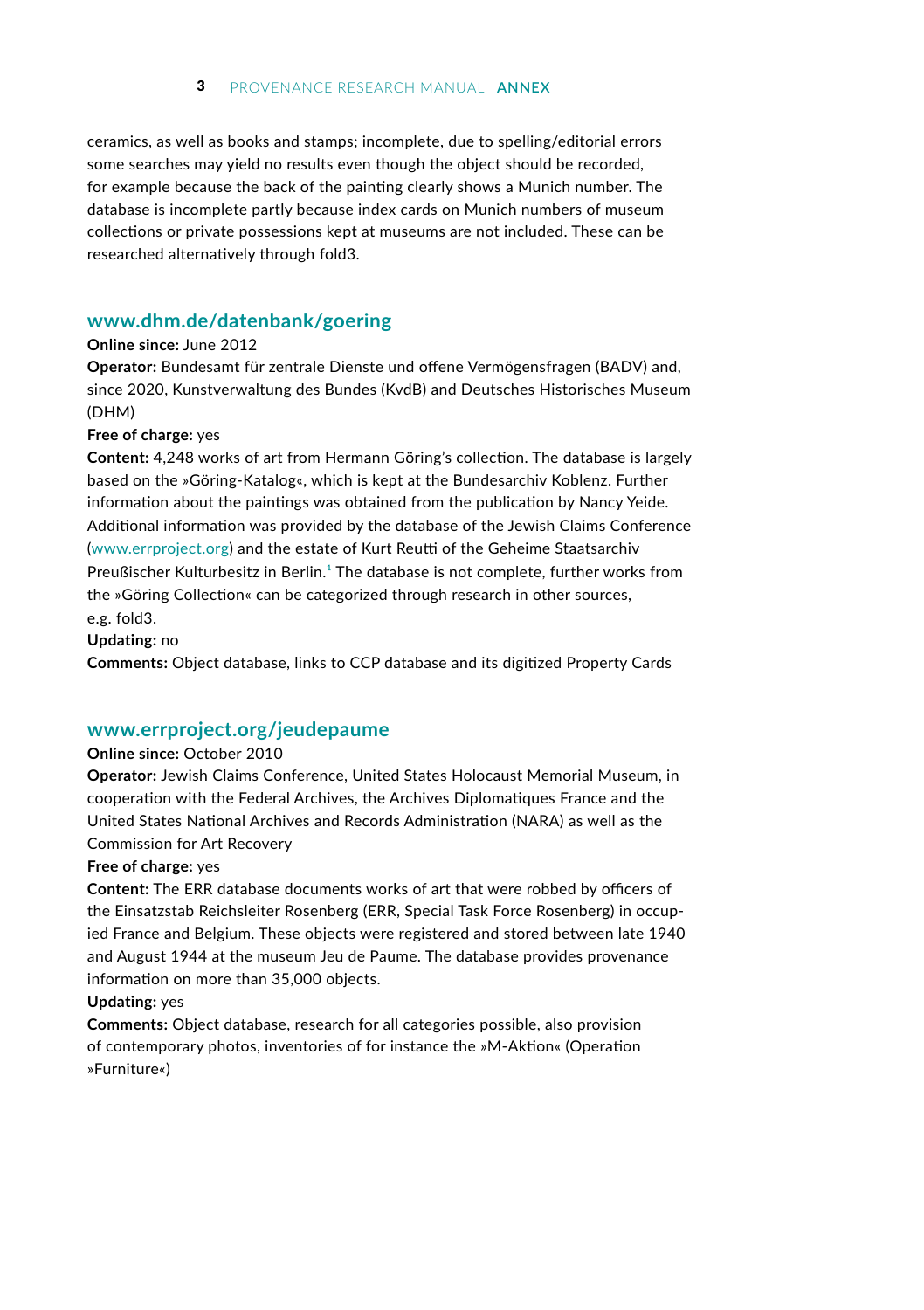### **<www.fold3.com>**

#### **Online since:** 2007, relaunch 2011

**Operator:** Ancestry.com, United States Holocaust Memorial Museum and the United States National Archives and Records Administration (NARA)

**Free of charge:** partially

**Content:** The database aims to build the world's largest online collection of archived military documents. The documents on World War II from the United States National Archives and Records Administration (NARA) include the »Holocaust Collection«, of which the »Ardelia Hall Collection« is most relevant for provenance research. This contains, among other items, the CCP Property Cards from Munich, Marburg and Wiesbaden, the OMGUS files (U. S. Office of Military Government for Germany), the files of the Monuments and Fine Arts Branch, the reports of the OSS (USS Office of Strategic Services) Art Looting Intelligence Unit (ALIU) 1945–1946 and the so-called ALIU Red Flag names lists, and much more.

#### **Updating:** yes

**Comments:** Online source edition, provides digitized files mainly from the NARA, valuable research tool despite the overwhelming amount of data

### **<https://irp2.ehri-project.eu/resources>**

**Online since:** 2010

**Operator:** EHRI (European Holocaust Research Infrastructure) **Free of charge:** yes

**Content:** The International Research Portal for Records related to Nazi-Era Cultural Property is a meta search engine that connects different archives, databases and reference volumes. Cooperating institutions include: Kunst-Datenbank des Nationalfonds Österreich, Belgium Holocaust Assets Finding Aid, Central Collecting Point Munich, Database of Art Objects at Jeu de Paume, German Sales Catalogs 1900–1945, Lost Art Database, Memorial de la SHOAH Archives, National Archives of the United States Catalog, National Archives of the United States Holocaust-Era Assets on Fold3 (Ardelia Hall etc.), National Archives of UK. The portal provides basic information on archives in the USA and Europe as well as a wealth of other information on publications, workshops, training, conferences, holocaust studies in different countries, etc. **Updating:** yes

**Comments:** Provides links to archives and other sources

### **<www.getty.edu/research/tools/provenance/search.html>**

**Online since:** 1998

**Operator:** The Getty Research Institute

**Free of charge:** yes

**Content:** The Getty Provenance Index is a collection of different databases built of digitized and evaluated archived materials. There are different categories: Archival Inventories, Sales Catalogs (e. g. German Sales 1900–1945), Dealer Stock Books (e. g. Knoedler Gallery) and Public Collections.

#### **Updating:** yes

**Comments:** Searching for objects possible, provides various databases – some object databases – or searchable digitized documents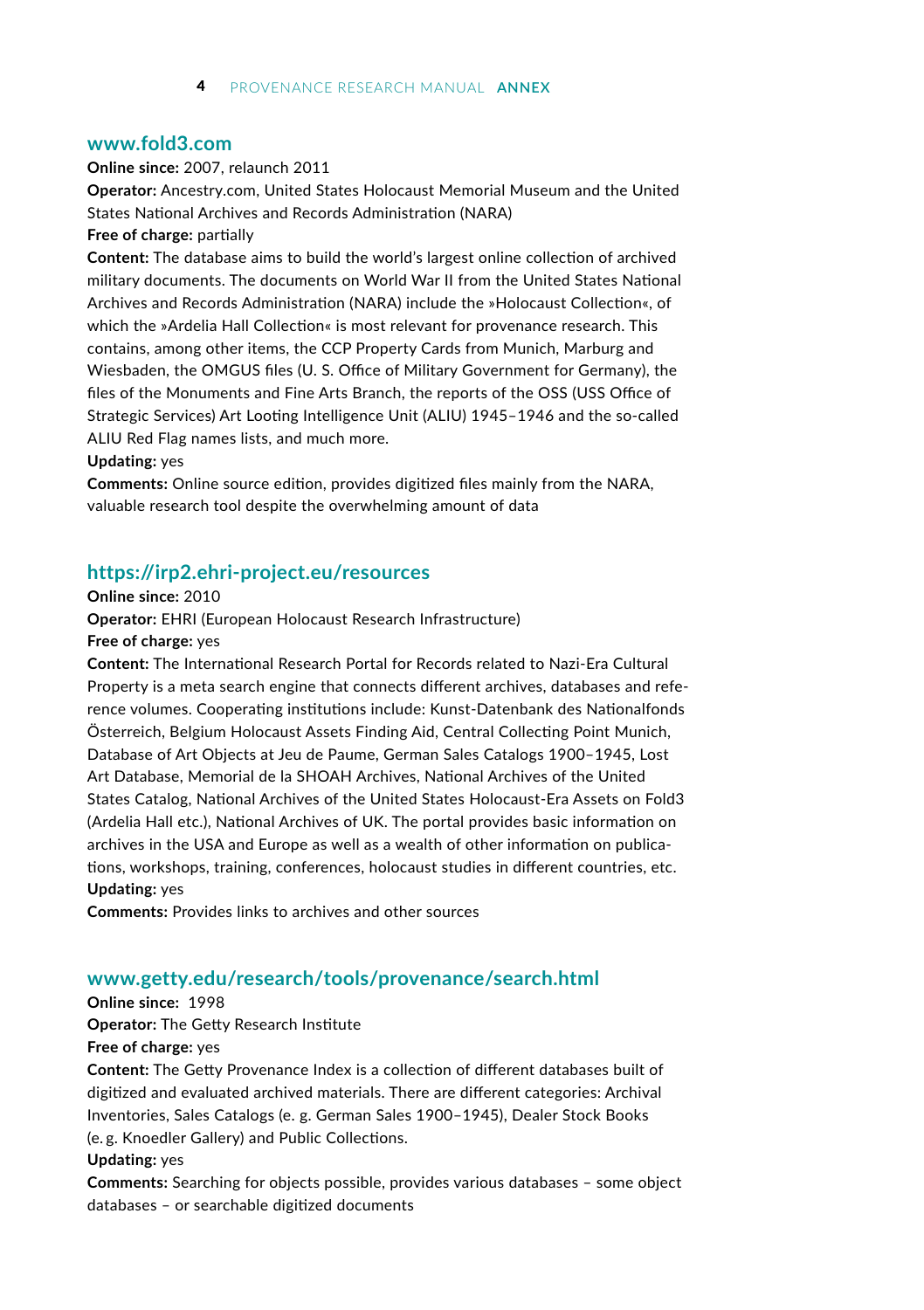### **<www2.culture.gouv.fr/documentation/mnr/MnR-rbs.htm>**

#### As relaunch integrated in:

[www.pop.culture.gouv.fr/search/list?base=%5B%22R%C3%A9cup%C3%A9ration+art](https://www.pop.culture.gouv.fr/search/list?base=%5B%22R%C3%A9cup%C3%A9ration%20artistique%20%28MNR%20Rose-Valland%29%22%5D) [istique+%28MNR+Rose-Valland%29%22%5D&mainSearch=%22%22](https://www.pop.culture.gouv.fr/search/list?base=%5B%22R%C3%A9cup%C3%A9ration%20artistique%20%28MNR%20Rose-Valland%29%22%5D)

**Online since:** November 1996, relaunch as Rose Valland website 2010/11, relaunch currently planned

**Operator:** Ministère de la Culture (Ministry of Culture France)

### **Free of charge:** yes

**Content:** Site Rose Valland – Musées Nationaux Récupération (MNR). The website has two main focus areas. Firstly, it provides access to the database of the MNR, the index of works of art repatriated from Germany to France after World War II whose lawful owners could not be determined. About 2,000 works and their provenance information can be accessed in the catalog of the MNR. Secondly, the website offers research in the digitized volumes of the Répertoire des biens spoliés. The index of cultural goods confiscated in France during the war was published between 1947 and 1949 by the Bureau central des restitutions (BCR). It is not a complete catalog of works stolen in France by the occupying forces, but a Repertoire of claimed objects that had not yet been returned at the time of publication.**<sup>2</sup>**

#### **Updating:** yes

**Comments:** Part object database, part research tool for simultaneous search in all volumes of the Répertoire des biens spoliés

### **<www.provenienzdatenbank.bund.de>**

**Online since:** 2007

**Operator:** Federal Art Administration (Kunstverwaltung des Bundes)

#### **Free of charge:** yes

**Content:** Provides results of provenance research of the art collection of the Federal government, around 2,100 provenance files online

#### **Updating:** yes

**Comments:** Object database, the Federal government took over around 20,000 cultural property from the »Treuhandverwaltung von Kulturgut« (Trust Administration of Cultural Assets) in 1963. These were items formerly in »Reichsbesitz« and objects of art formerly owned by officials and organizations of the NSDAP. The provenance information is verifiable by source and can provide important clues for individual research on particular collectors and dealers. The research status date must be taken into account.

### **[www.geschkult.fu-berlin.de/e/db\\_entart\\_kunst/datenbank](https://www.geschkult.fu-berlin.de/e/db_entart_kunst/datenbank)**

**Online since:** 2010, complete since summer 2018

**Operator:** Research center »Entartete Kunst« at Freie Universität Berlin, financed by the Ferdinand Möller Foundation until 2016, since then supported by the Minister of State for Culture and the Media

#### **Free of charge:** yes

**Content:** The complete index of works of »degenerate art« confiscated in German museums in 1937/38. »The complete index is based on the National Socialist inventory of seizures. The data from the National Socialists is incomplete, inaccurate and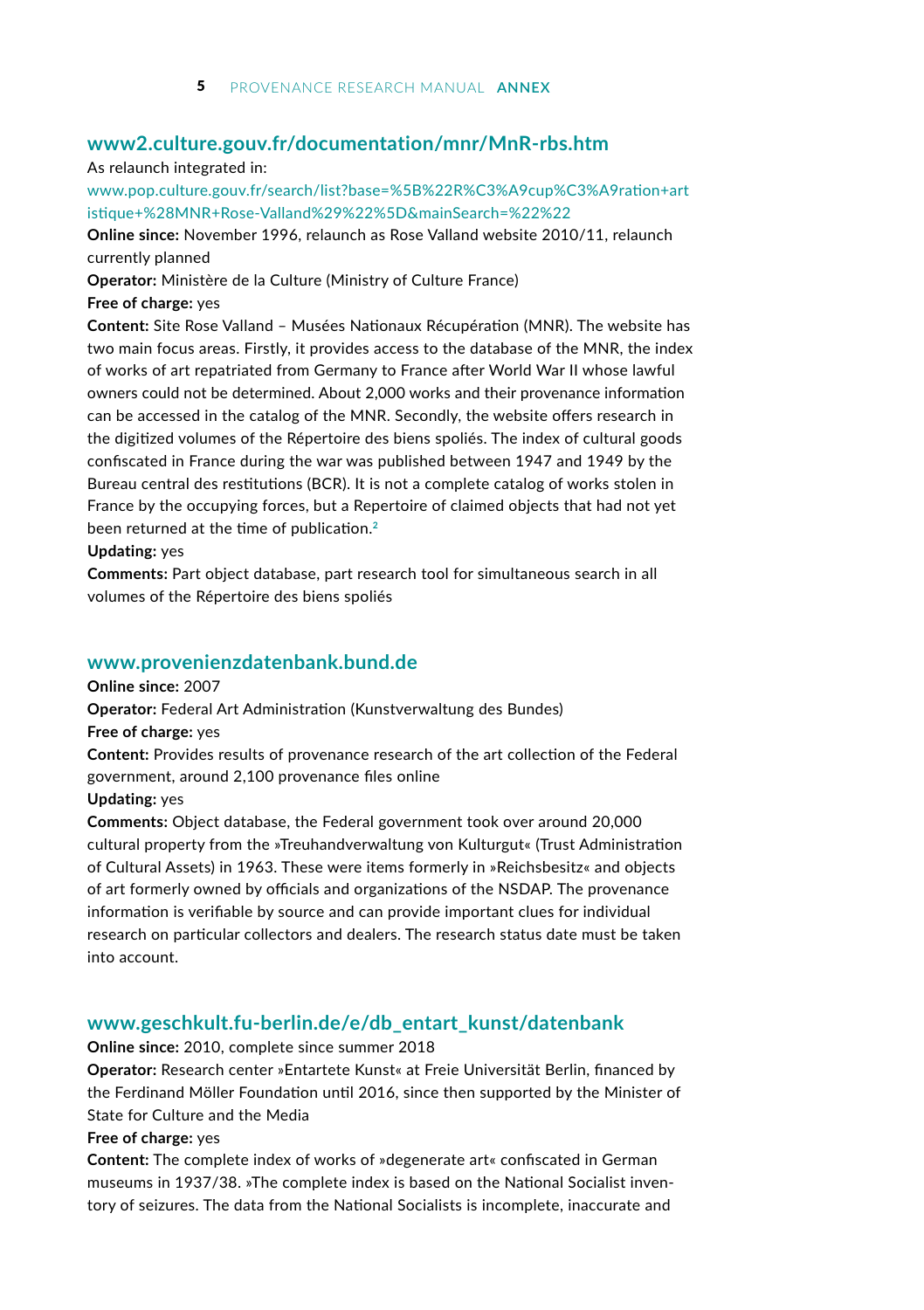### 6 PROVENANCE RESEARCH MANUAL **ANNEX**

partially incorrect. The data was completed and amended as much as possible and information regarding their circumstance and current location was expanded.»**3** More than 21,000 works of art were confiscated and can be accessed in the database. The database is based on the so-called Harry Fischer list, the only known complete index of confiscated works of art.**<sup>4</sup>**

### **Updating:** yes

**Comments:** Object database, research on works of art, mainly of the classical modernism period, as it was the only period considered »degenerate« during the Nazi era. To verify the information, it is useful to contact the museum of origin.

### **[www.gdk-research.de](http://www.gdk-research.de/db/apsisa.dll/ete)**

**Online since:** 2011

**Operator:** Zentralinstitut für Kunstgeschichte, Deutsches Historisches Museum, Haus der Kunst

**Free of charge:** yes

**Content:** Image-based research platform on the eight Große Deutsche Kunstausstellungen 1937–1944 (GDK, Great German Art Exhibitions) in Munich, sales exhibitions with 12,550 sculptures, paintings and graphic works. GDK Research for the first time indexes extensive photographic and written sources for the collections of several institutions to make the sale of state-supported art during the Nazi era transparent. **Updating:** no

**Comments:** Object database, research only on paintings, drawings and prints and sculptures by state-supported artists during the Nazi era, provides historic photographs and comple mentary information on artists and the individual works, as well as their buyers

### **[www.zdk-online.org](https://www.zdk-online.org/)**

**Online since:** 2017

**Operator:** Kommission für Provenienzforschung Österreich (Commission for Provenance Research), archive of the Kunsthistorisches Museum Wien

#### **Free of charge:** yes

**Content:** Around 11,500 index cards of the so-called Zentraldepot für beschlagnahmte Sammlungen (Central Depot for Confiscated Collections) in Vienna from the archive of the Kunsthistorisches Museum Wien and the archive of the Bundesdenkmalamt (Federal Monuments Office). The two card indexes document objects from private Vienna art collections that had been confiscated since March 1938 by the NS regime. **Updating:** yes

**Comments:** Online source edition, search for the objects listed on the index cards possible, in some cases further information on the objects described

### **<www.marquesdecollections.fr>**

**Online since:** 2010 **Operator:** Fondation Custodia **Free of charge:** yes **Content:** Based on the book of the same name by Frits Lugt published in 1921,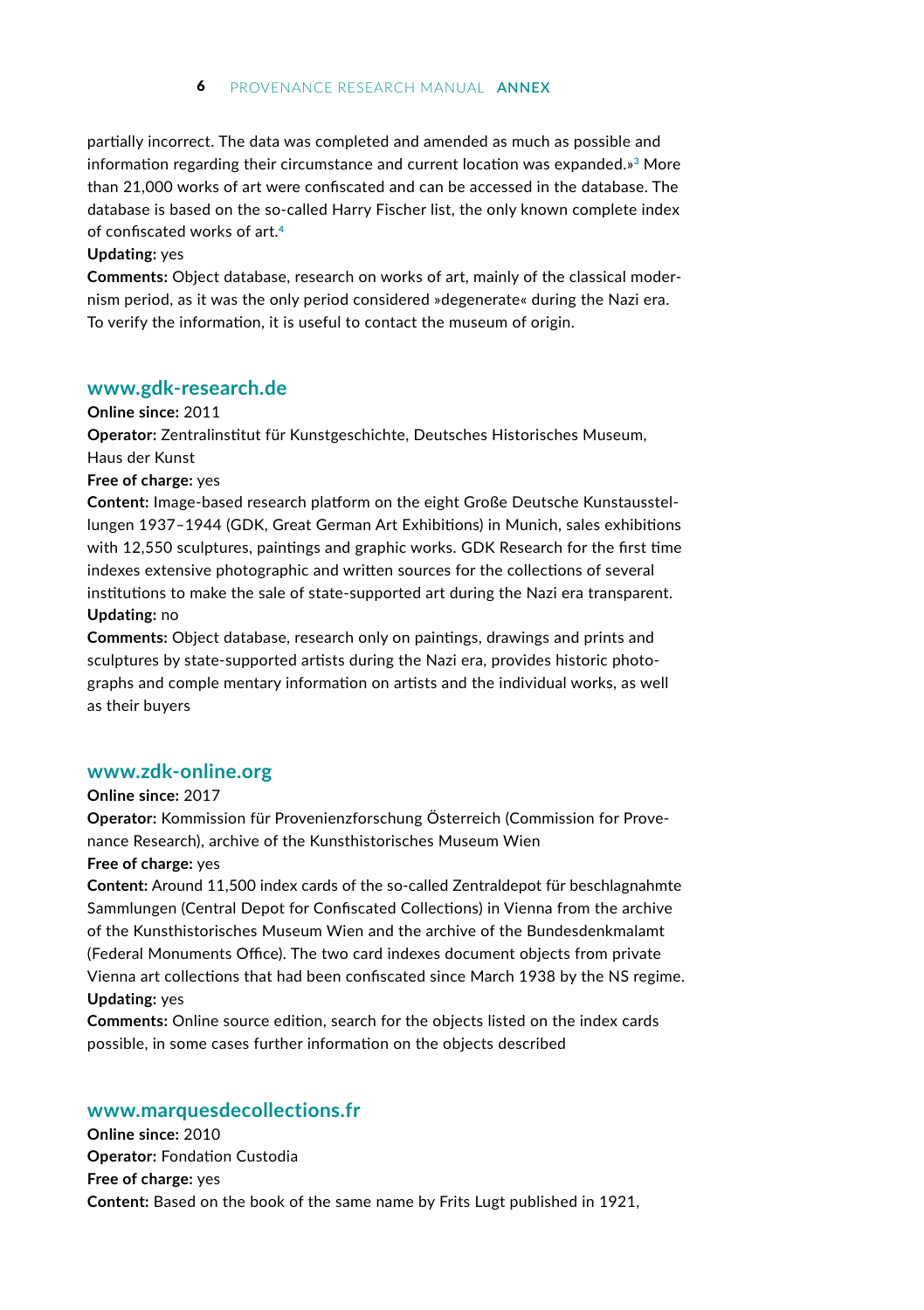without claim to be exhaustive. The database is continuously expanded with images of stamps and biographical information.

### **Updating:** yes

**Comments:** Not an object database, research of provenance markings in the form of stamps on drawings, printed graphics and in books, hand-written collectors' marks, provides images of collectors' stamps and biographical information about collectors and dealers

### **<www.provenienzforschung.gv.at>**

### **Online since:** 2007

**Operator:** Bundeskanzleramt der Republik Österreich (Federal Chancellery Republic of Austria)

**Free of charge:** yes

**Content:** The Austrian Commission for Provenance Research publishes the detailed recommendations by the Art Restitution Advisory Board, which are issued based on dossiers compiled by provenance researchers in the Austrian Federal Museums.

### **Updating:** yes

**Comments:** Not a database, but a collection of PDFs searchable by text, search for objects possible to some extent, useful for context research

### **<www.restitutiecommissie.nl/en>**

**Online since:** 2002

**Operator:** Restitutiecommissie (Restitutions Committee) of the Netherlands

**Free of charge:** yes

**Content:** The Restitutions Committee of the Netherlands publishes the results of its research on previously issued recommendations. Users can access detailed and source-verified provenance reports.

### **Updating:** yes

**Comments:** Searching for objects possible to some extent, useful for context research

### **<www.herkomstgezocht.nl/en>**

### **Online since:** 1998

**Operator:** Bureau Herkomst Gezocht (Origins Unknown Agency), Ministerie van Onderwijs, Cultuur en Wetenschap (Ministry of Education, Culture and Science) **Free of charge:** yes

**Content:** The Bureau Herkomst Gezocht publishes the results of its research on the Nederlands Kunstbezit Collection (Netherlands Art Property Collection, around 4,700 objects). Users can access source-verified provenance chains including images. Since 2015 there has been a new project on the Missing Works of Art (works acquired by the Germans during the occupation of the Netherlands that have not been returned). The project aims to digitize all report forms of the roughly 15,000 works of art reported missing that were traded during the occupation. To date, 8,283 report forms are searchable online.

### **Updating:** yes

**Comments:** Object database, research possible simultaneously in the two collection categories, simple search for artists, owners, titles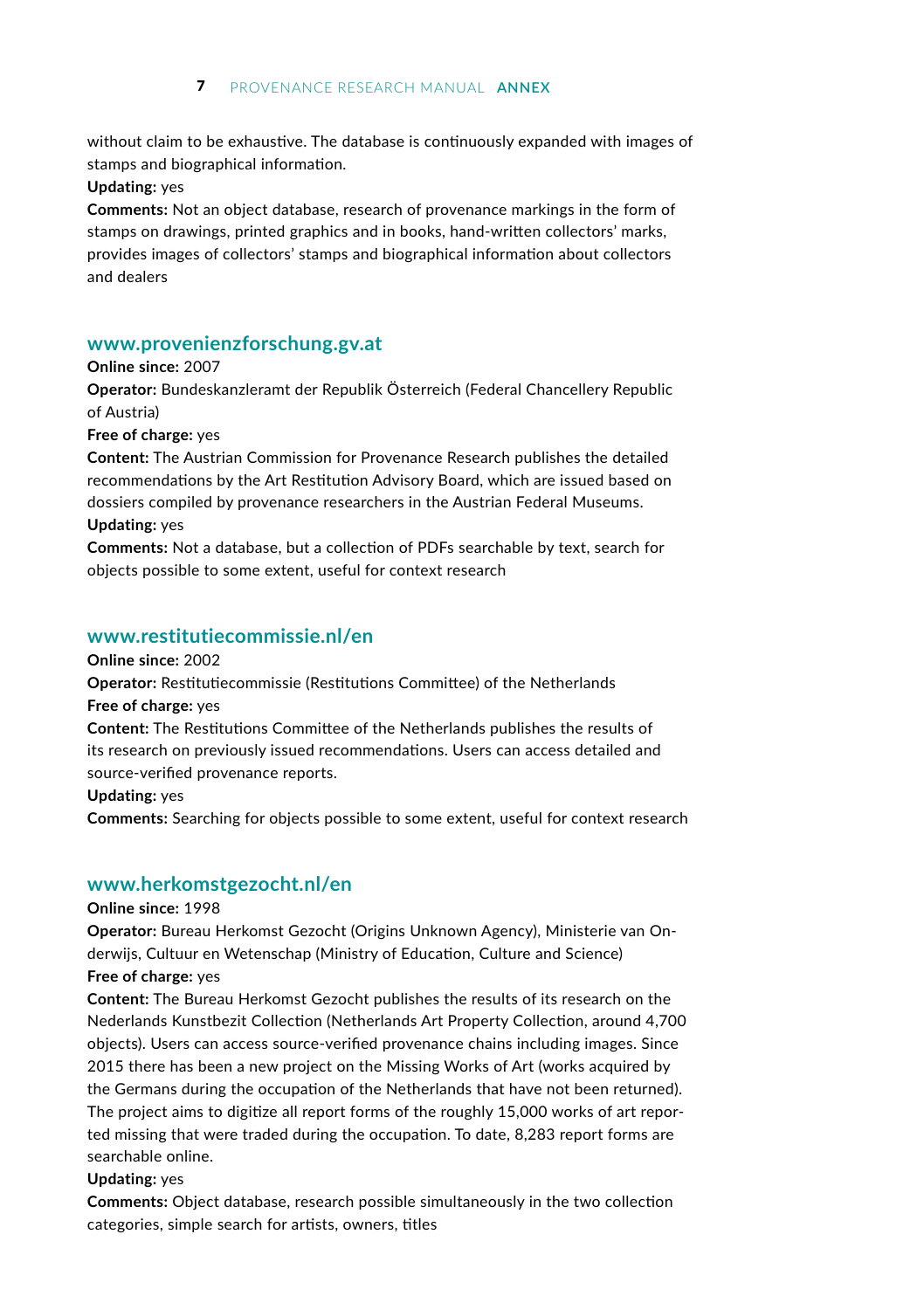### **<www.gov.uk/government/groups/spoliation-advisory-panel>**

**Online since:** 2001 **Operator:** Department for Culture, Media and Sport Great Britain **Free of charge:** yes **Content:** The British government publishes the recommendations issued by the Spoliation Advisory Panel regarding claims for objects in public and private collections in Great Britain. The Panel's reports can be accessed online. **Updating:** yes **Comments:** Useful for context research in comparable cases, disclosure of the decision-making criteria for restitution decisions, to verify sources it is advisable to contact the Panel

### **<www.lbi.org>**

**Online since:** Website 1998, digitized holdings 2012 **Operator:** Leo Baeck Institute New York/Berlin

#### **Free of charge:** yes

**Content:** The Leo Baeck Institute encompasses a library, an archive and an art collection. Most of the preserved objects were given to the institute for safekeeping by Jewish refugees themselves or their descendants. Users can access various digitized documents like correspondence, manuscripts, memoirs of Jewish families who emigrated to the USA, as well as photographs and audio files.

### **Updating:** yes

**Comments:** Research of digitized documents, useful for context research, searching for objects is not possible

### **<http://lootedculturalassets.de>**

**Online since:** 2012, renamed 2014 **Operator:** University Library of Freie Universität Berlin

### **Free of charge:** yes

**Content:** The database is a collaboration of the Zentral- und Landesbibliothek Berlin, the University Library of Freie Universität Berlin, the Library of Stiftung Neue Synagoge Berlin – Centrum Judaicum, the Institut für die Geschichte der deutschen Juden Hamburg, the University Library of Potsdam University and the Badische Landesbibliothek. They present the results of provenance research at these institutions with more than 31,000 items of provenance information on around 8,000 persons and institutions.

### **Updating:** yes

**Comments:** Not an actual object database, more suitable for research by provenance markings, persons or collections, institutions and corporations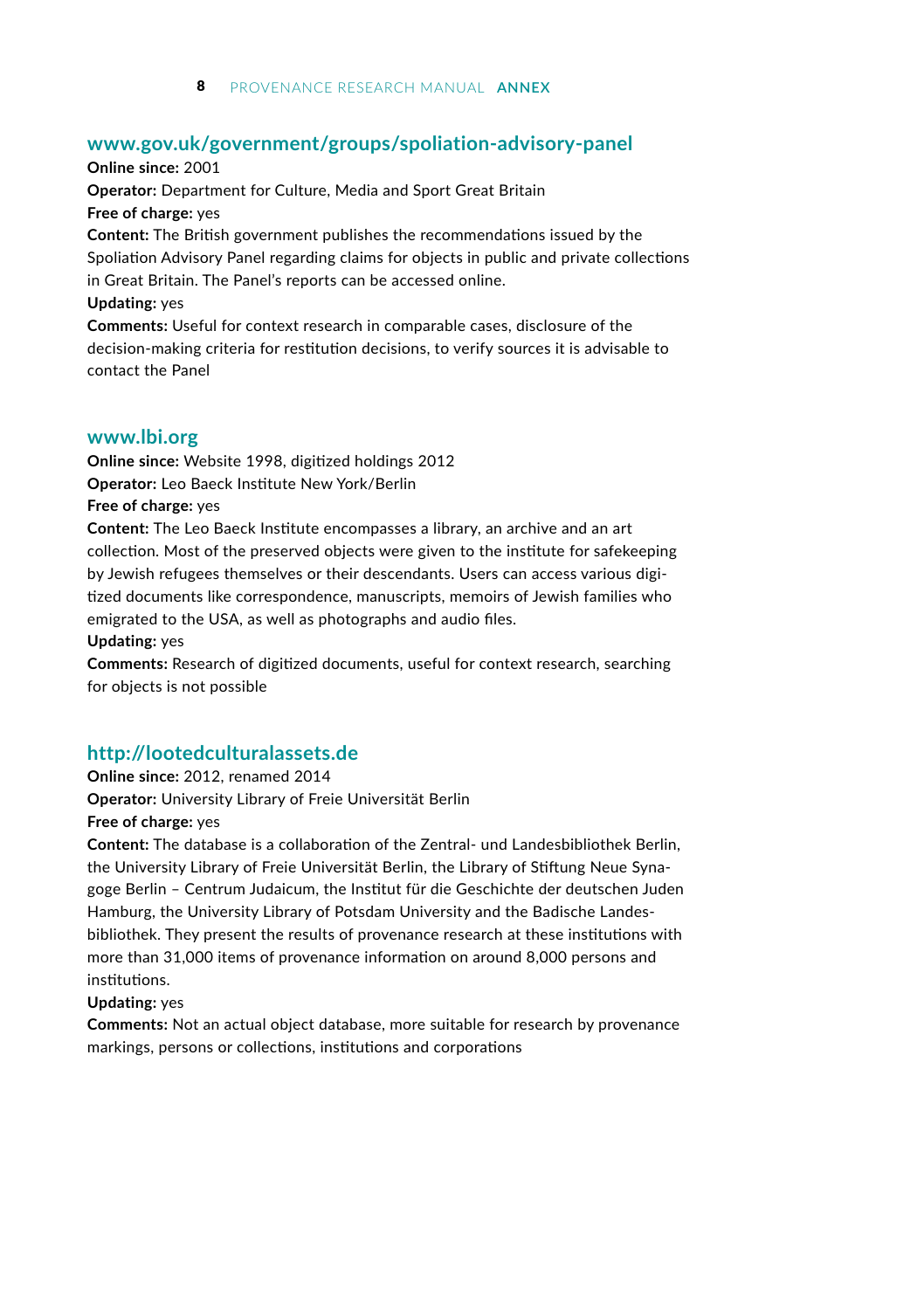### **<https://provenienz.gbv.de>**

### **Online since:** 2011

**Operator:** dbv Kommission Provenienzforschung und Provenienzerschließung / Verbundzentrale des Gemeinsamen Bibliotheksverbundes (GBV, Commission on Provenance Research and Provenance Indexing of the German Library Association /  Head Office of the Common Library Network)

#### **Free of charge:** yes

**Content:** ProvenienzWiki is compiled cooperatively by employees in libraries of the GBV and SWB (K10plus) and beyond. The uploaded image files on provenance markings and research-relevant key pages are recorded with standardized meta data on original, dimensions, motif, labeling etc. and described in detail on content pages about provenance (persons and institutions) and collections. At the same time, comprehensive and also international specific copy verifications on individual provenances and collections are entered whenever possible. The image files on serial provenance markings (e.g. stamp, ex libris, label) are simultaneously verified with the corresponding norm data in the GND. In addition, the standard vocabulary of the Thesaurus of Provenance Terms (T-PRO) is hosted in ProvenienzWiki.

#### **Updating:** yes

**Comments:** Not an actual object database, research by provenance markings, persons, collections, institutions and corporations

### **<www.deutschefotothek.de/cms/provenienzforschung.xml>**

### **Online since:** 2014

**Operator:** Deutsche Fotothek at Sächsischen Landesbibliothek – Staats- und Universitätsbibliothek Dresden (SLUB)

#### **Free of charge:** yes

**Content:** The collection »Provenienzforschung« within the image database of Deutsche Fotothek contains provenance markings like ex libris, stamps or autographs whose previous owners were determined through provenance research at the SLUB Dresden and Stadtbibliothek (City Library) Bautzen. The shown markings are described in detail and are linked with the corresponding standard data in the GND. The collection is updated daily.

#### **Updating: y**es

**Comments:** Not an actual object database, research by provenance markings, persons, collections, institutions and corporations

### **<www.dnb.de/gnd>**

#### **Online since:** 2012

**Operator:** Deutsche Nationalbibliothek (DNB, German National Library), Germanlanguage library associations and others

#### **Free of charge:** yes

**Content:** The Gemeinsame Normdatei (GND, Integrated Authority File) is an authority file for persons, corporations, congresses, geographical data, key terms and working titles, mainly serving library classification but increasingly used by archives, museums, projects and in web applications. It is maintained cooperatively by the DNB, all German-language library associations and numerous other institutions. Since July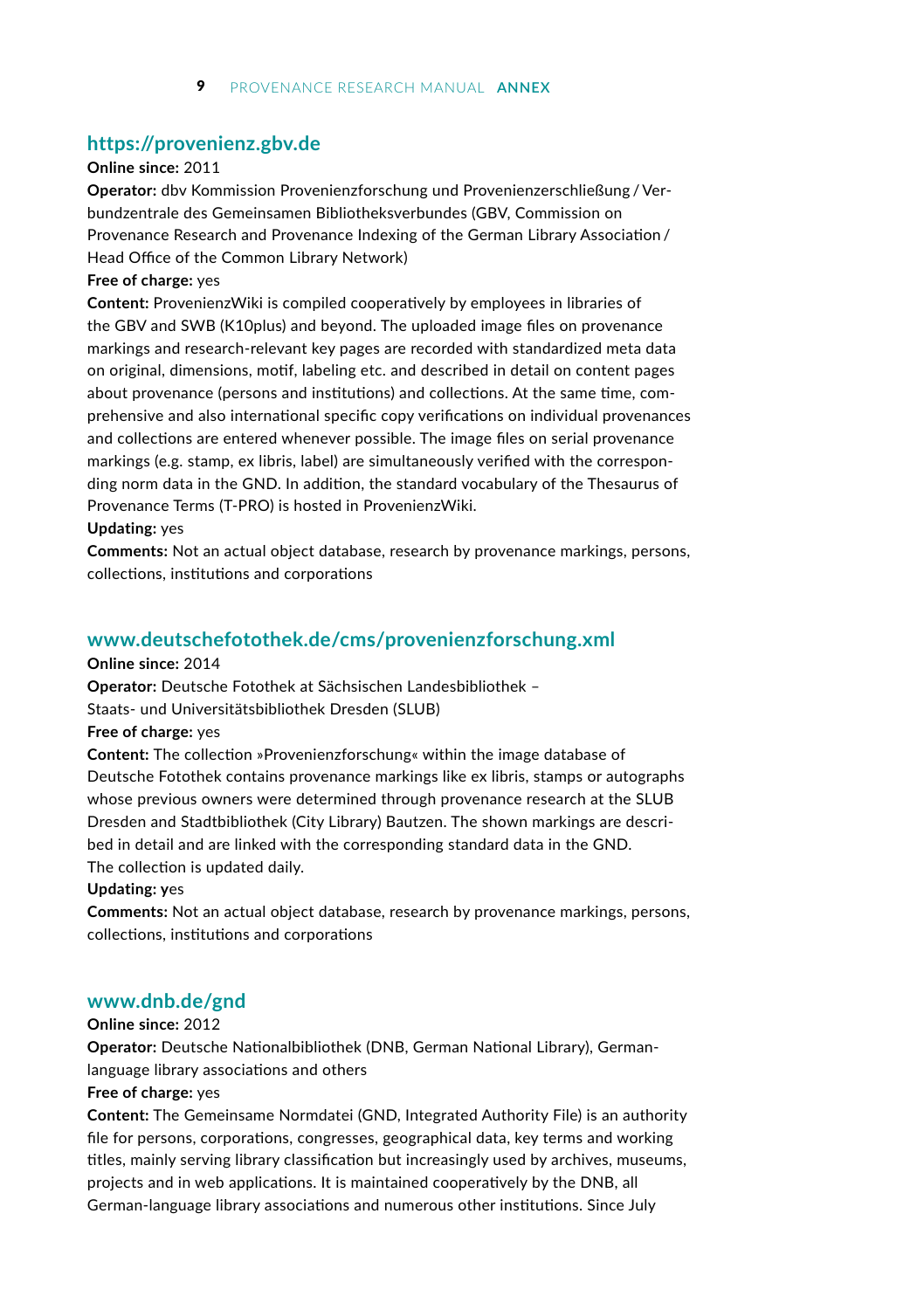2014, standard data are recorded according to RDA rules. The GND currently contains nearly 35,000 standard data sets used for provenance indexing or established in this context (over 20,000 persons, nearly 9,000 institutions and more than 5,000 provenance markings). These standard data sets also contain further information about family and professional relationships, the biographies of book owners and links to image files.

#### **Updating:** yes

**Comments:** Not an actual object database, research by provenance markings, persons, collections, institutions and corporations

### **<https://kxp.k10plus.de>**

#### **Online since:** 2002/2012

**Operator:** Verbundzentrale des Gemeinsamen Bibliotheksverbundes (GBV, Head Office of the Common Library Network) / Bibliotheksservice-Zentrum (Library Service Centre) Baden-Württemberg

### **Free of charge:** yes

**Content:** The Gemeinsamer Verbundkatalog (GVK, Common Union Catalog) is a freely accessible portion of the union database K10plus of the GBV and the Südwestdeutsche Bibliotheksverbund (SWB, Southwestern German Library Network). The GVK contains over 72.6 million titles with more than 183 million ownership verifications for books, magazines and other media categories in about 1,110 libraries of the GBV and SWB. The union catalog of the GBV has been recording provenance data as part of specimen-specific indexing since 2002, the SWB since 2012. The aim is to document the history of a book specimen. The provenance data are recorded in standard formats and, if possible, linked to standard data in the GND.

#### **Updating:** yes

**Comments:** Catalog database, research through a separate search function for provenance data (persons, collections, institutions and corporations, provenance markings) in connection with the corresponding specimens (i. e. objects) and bibliographical data

**1** Deutsches Historisches Museum, [https://www.dhm.de/datenbank/goering/](https://www.dhm.de/index.php?id=22191) [dhm\\_goering.php?seite=18](https://www.dhm.de/index.php?id=22191) (13.12.2018), »Göring-Katalog« see Federal Archive Koblenz, B 323 Nr. 57–67; Nancy H. Yeide, Beyond the dreams of avarice. The Hermann Goering collection, Dallas 2009.

**2** <http://www2.culture.gouv.fr/documentation/mnr/MnR-rbs.htm>(2.9.2019).

**3** Freie Universität Berlin, [https://www.geschkult.fu-berlin.de/e/db\\_entart\\_](https://www.geschkult.fu-berlin.de/e/db_entart_kunst/) [kunst/\(](https://www.geschkult.fu-berlin.de/e/db_entart_kunst/)2.9.2019).

**4** The Harry Fischer list is preserved by the Victoria & Albert Museum, London and its digitized version is accessible online at: [www.vam.ac.uk/content/articles/e/](https://www.vam.ac.uk/articles/explore-entartete-kunst-the-nazis-inventory-of-degenerate-art) [entartete-kunst](https://www.vam.ac.uk/articles/explore-entartete-kunst-the-nazis-inventory-of-degenerate-art)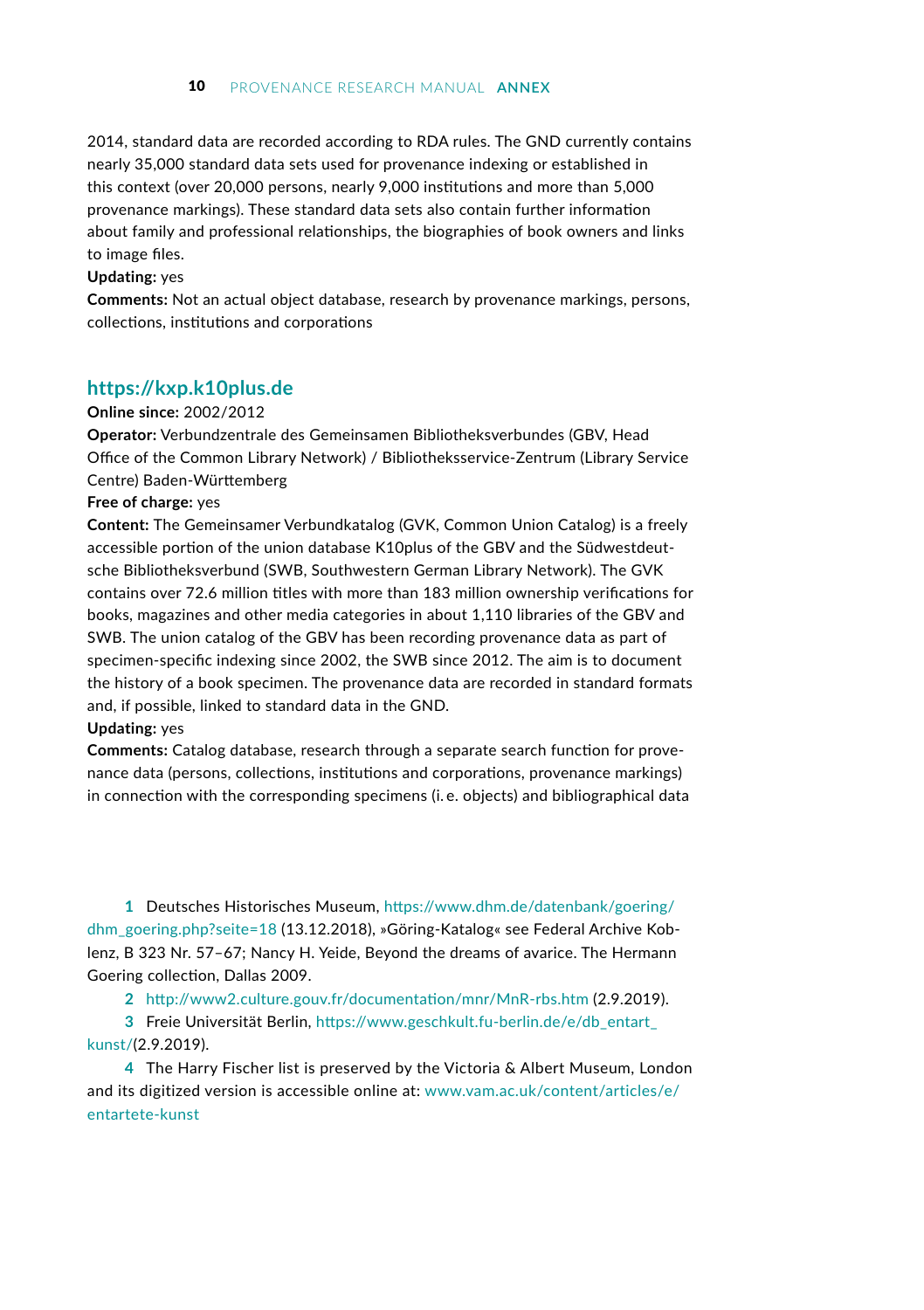# **Annex B: Sources on art dealers, indexed and in part accessible online (selection)**

- Galleries Ernst Arnold/Ludwig Gutbier, Dresden and Munich, business records and correspondence 1890–1952 at the Deutsches Kunstarchiv, Nuremberg
- Gallery Bachstitz, art gallery archive at the Rijksbureau voor Kunsthistorische Documentatie (RKD), Den Haag: <https://rkd.nl/explore/collections/558> and <https://rkd.nl/nl/explore/archives/details/NL-HaRKD-0558>
- Gallery Bernheimer, Munich, company archive with sales logs 1915–1950, stock books etc at the Bayerisches Wirtschaftsarchiv Munich
- Gallery Julius Böhler, Munich, index cards and photographic material 1903–1994 at the Zentralinstitut für Kunstgeschichte München; stock books and correspondence 1890–1975 at the Bayerischens Wirtschaftsarchiv Munich; partial estate at the Deutsches Kunstarchiv Nuremberg
- Antiquariat Martin Breslauer, Berlin, Staatsbibliothek zu Berlin, Manuscript Department, Holdings catalog at: <http://kalliope-verbund.info/gnd/118673904>
- Galerie Van Diemen & Co. GmbH, Berlin, 6 photographic volumes 1922–1933 at RKD, Den Haag: <https://rkd.nl/nl/explore/archives/details/NL-HaRKD-0262>
- Gallery Duveen Brothers, London and New York, business archive (Duveen Brothers records, 1876–1981 and stock documentation 1826–1965 at Getty Research Institute (GRI), Los Angeles: [www.getty.edu/research/tools/guides\\_bibliographies/](www.getty.edu/research/tools/guides_bibliographies/duveen/index.html) [duveen/index.html](www.getty.edu/research/tools/guides_bibliographies/duveen/index.html)
- Hôtel Drouot, Paris, and other mainly French auction houses, 7,821 auction catalogs in the holdings of Bibliothèque de l'Institut National d'Histoire de l'Art, collections Jacques Doucet, digitized, 17th–20th century: <https://bibliotheque-numerique.inha.fr/collection-toutes>
- Galerie Jacques Goudstikker, Amsterdam, index of paintings, graphic arts, Gobelin tapestries, 1940–1945 at RKD, Den Haag: [https://rkd.nl/en/explore/archives/](https://rkd.nl/en/explore/archives/details/NL-HaRKD-0374/start/100) [details/NL-HaRKD-0374/start/100](https://rkd.nl/en/explore/archives/details/NL-HaRKD-0374/start/100)
- Goupil & Cie/Boussod, Valadon & Cie, Paris, 15 stock books 1846–1919 and Galerie M. Knoedler & Co., New York, 11 painting stock books as well as 21 paintings and watercolors sales ledgers 1872–1970 at GRI, Los Angeles: [http://piprod.get](http://piprod.getty.edu/starweb/stockbooks/servlet.starweb?path=stockbooks/stockbooks.web)[ty.edu/starweb/stockbooks/servlet.starweb?path=stockbooks/stockbooks.web](http://piprod.getty.edu/starweb/stockbooks/servlet.starweb?path=stockbooks/stockbooks.web)
- Other business records of Goupil & Cie at RKD, Den Haag: [https://rkd.nl/explore/coll](https://rkd.nl/explore/collections/355)[ections/355](https://rkd.nl/explore/collections/355) und <http://rkd.nl/explore/archives/details/NL-HaRKD-0355>
- Hildebrand Gurlitt, business records 1937–1945, accessible at: [www.lostart.de/Webs/](www.lostart.de/Webs/DE/Datenbank/Gurlitt/KunstfundMuenchen.html) [DE/Datenbank/Gurlitt/KunstfundMuenchen.html](www.lostart.de/Webs/DE/Datenbank/Gurlitt/KunstfundMuenchen.html)
- Karl Haberstock, estate of Karl and Magdalene Haberstock, correspondence since about 1930 and business records 1908–October 1944 at the Haberstock archive in the Kunstsammlungen und Museen Augsburg, business records 1933–1944 published in Horst Keßler, Karl Haberstock. Umstrittener Kunsthändler und Mäzen, Munich/Berlin 2008; business records 1937–1943 also located at the Federal Archive Koblenz
- Gallery Heinemann, Munich, includes business records, sales and stock books, index cards, photographic material Deutsches Kunstarchiv, Nuremberg: <http://heinemann.gnm.de/de/hintergrund.html>